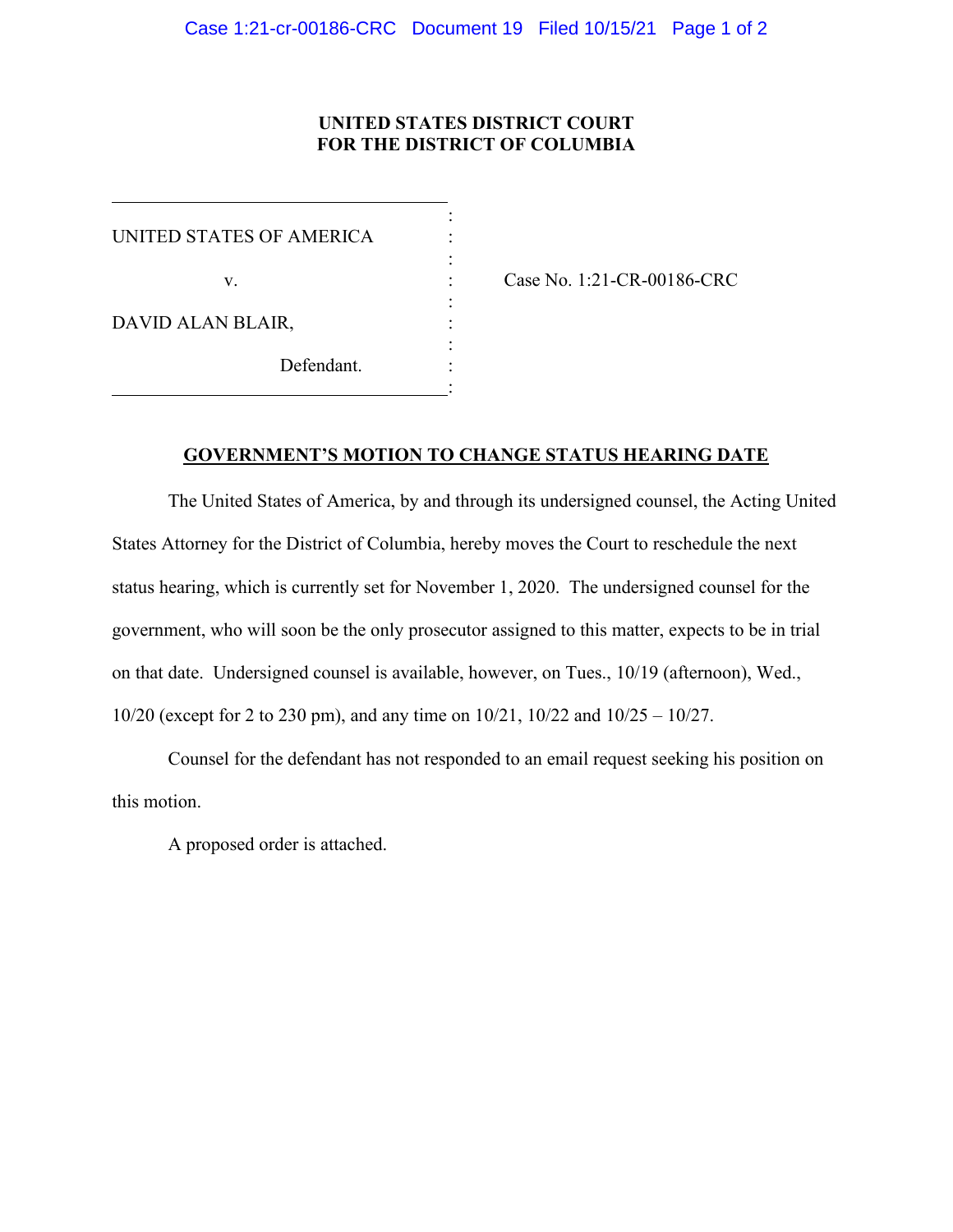Case 1:21-cr-00186-CRC Document 19 Filed 10/15/21 Page 2 of 2

Respectfully submitted,

CHANNING D. PHILLIPS ACTING UNITED STATES ATTORNEY

/s/*Michael C. Liebman* Michael C. Liebman Assistant United States Attorney D.C. Bar No. 479562 555 4th Street, N.W., room 9106 Washington, D.C. 20530